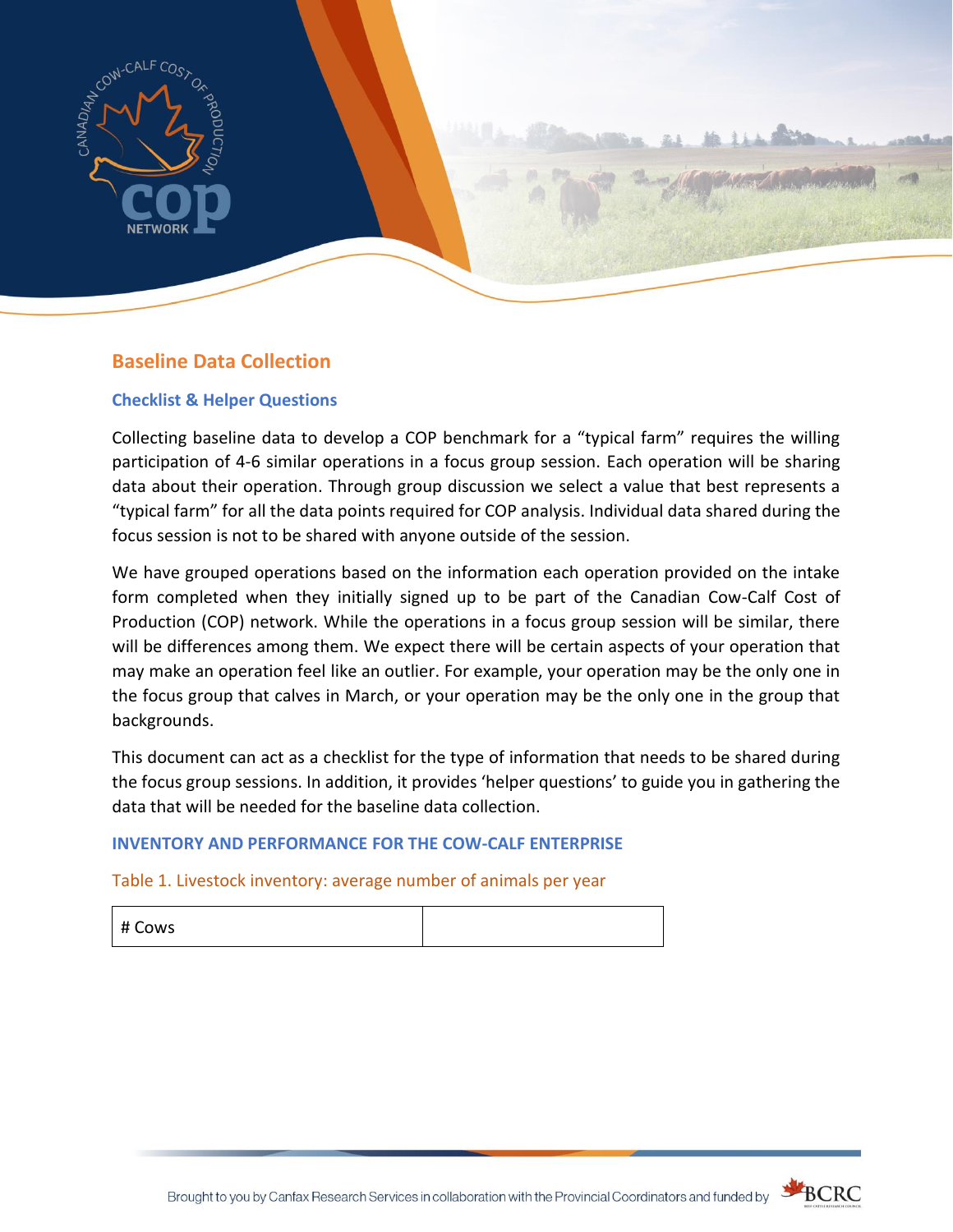## Table 2. Breeding

| Cow: bull ratio                       |  |
|---------------------------------------|--|
| Breeding/calving season length (days) |  |
| Open rate (%) Cows and Heifers        |  |
| % Artificial insemination             |  |
| % Embryo Transfer                     |  |

\*Open rate = conception at preg-checking or # of calves born (dead or alive) per 100 cows exposed.

## Table 3. Calving season

| Calving season<br>start date                      |         |         | Calving season<br>end date |         |
|---------------------------------------------------|---------|---------|----------------------------|---------|
|                                                   | 1 cycle | 2 cycle | 3 cycle                    | 4 cycle |
| % of calves born<br>per cycle (each<br>$21$ days) |         |         |                            |         |

## Table 4. Death loss by class

| Calf death loss (within 24 hours of birth) per year |  |
|-----------------------------------------------------|--|
| Calf death loss (after 24 hours of birth) per year  |  |
| Cow death loss (%)                                  |  |
| Bull death loss per year                            |  |

## Table 5. Weights

|                        | Steer (lbs) | Heifers (lbs) |
|------------------------|-------------|---------------|
| Average weaning weight |             |               |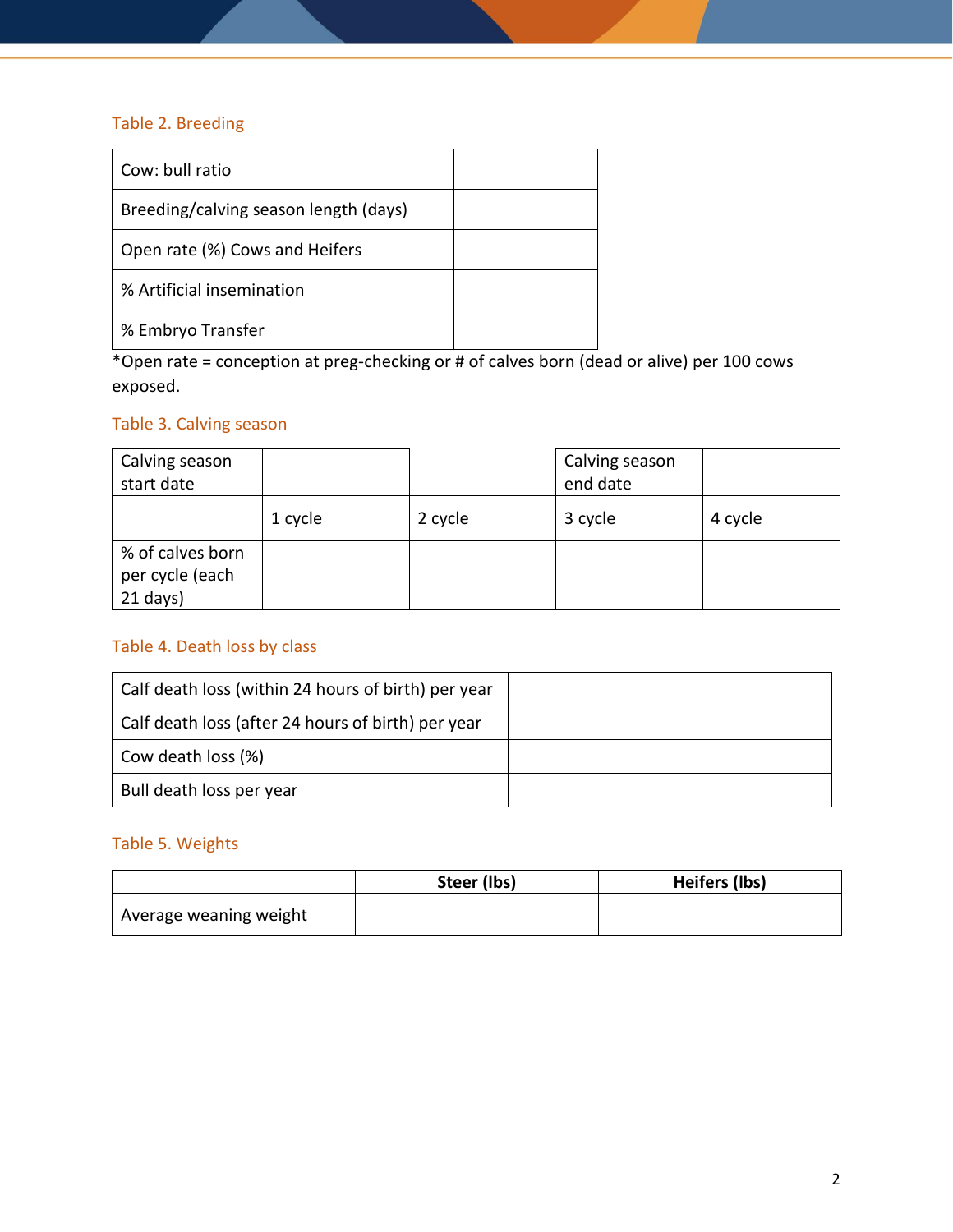## **Breeding Animals**

Male calves castrated \_\_\_\_\_\_\_\_\_\_\_\_\_%

OR What is the percentage of male calves that are retained for breeding? \_\_\_\_\_\_\_\_\_\_\_\_\_%

| ∣% of bred heifers |    | # of bred heifers |  |
|--------------------|----|-------------------|--|
| retained per year  | QR | retained per year |  |

## Table 6. Purchase of breeding animals (if applicable)

|                     | # purchased per year | Avg Purchase price (\$/hd) |
|---------------------|----------------------|----------------------------|
| <b>Bred Heifers</b> |                      |                            |
| <b>Bred Cows</b>    |                      |                            |
| <b>Bulls</b>        |                      |                            |

### Table 7. Cull animals

|                   | % culled<br>per year | Weight (lbs) | Date<br>(typical month sold) | Sale price (avg,<br>discount,<br>premium) |
|-------------------|----------------------|--------------|------------------------------|-------------------------------------------|
| <b>Cull Cows</b>  |                      |              |                              |                                           |
| <b>Cull Bulls</b> |                      |              |                              |                                           |
| Heifers (<12      |                      |              |                              |                                           |
| months old)       |                      |              |                              |                                           |
| Bred heifers (12- |                      |              |                              |                                           |
| 24 months old)    |                      |              |                              |                                           |

## Table 8. Sales of breeding stock (if applicable)

|                     | # of head sold | Sale Price (\$) | Age sold |
|---------------------|----------------|-----------------|----------|
| <b>Bulls</b>        |                |                 |          |
| Heifer calves       |                |                 |          |
| <b>Bred Heifers</b> |                |                 |          |
| Cows                |                |                 |          |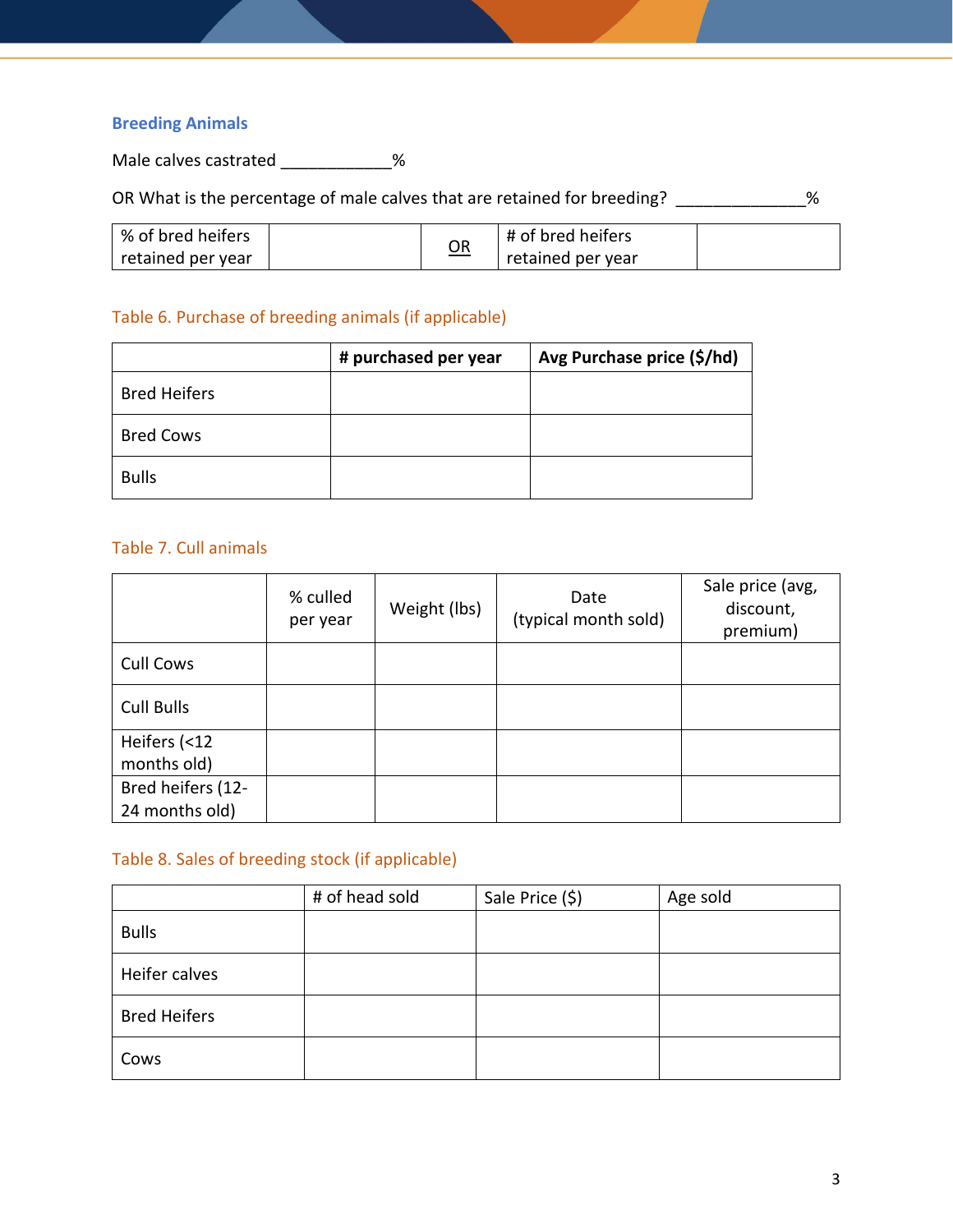## **VARIABLE COSTS PER COW FOR THE COW-CALF ENTERPRISE**

This covers cows and replacement heifers only. Variable costs for the retained ownership group are captured in Table 14.

## Table 9. Variable Costs for the cow herd

| Cost                                                              | \$/year | \$/cow |
|-------------------------------------------------------------------|---------|--------|
| Vet services (preg-checking, bull test, c-section)                |         |        |
| Medical products (vaccines, antibiotics)                          |         |        |
| Miscellaneous vet (syringes, taggers, etc.)                       |         |        |
| Growth hormones (are they used or not)                            |         |        |
| Bedding (only if purchased)                                       |         |        |
| Sales Commissions, Auction Fees (insurance at<br><i>auction</i> ) |         |        |
| Check-off                                                         |         |        |
| <b>Brand inspection</b>                                           |         |        |
| Transport / hauling (e.g. to auction or summer grass)             |         |        |
| Insurance (e.g. WLPIP)                                            |         |        |
| <b>RFID tags</b>                                                  |         |        |
| Management tags                                                   |         |        |
| Water (only if paid for with a monthly bill)                      |         |        |
| Fees for pedigree records                                         |         |        |
|                                                                   |         |        |
| Other                                                             |         |        |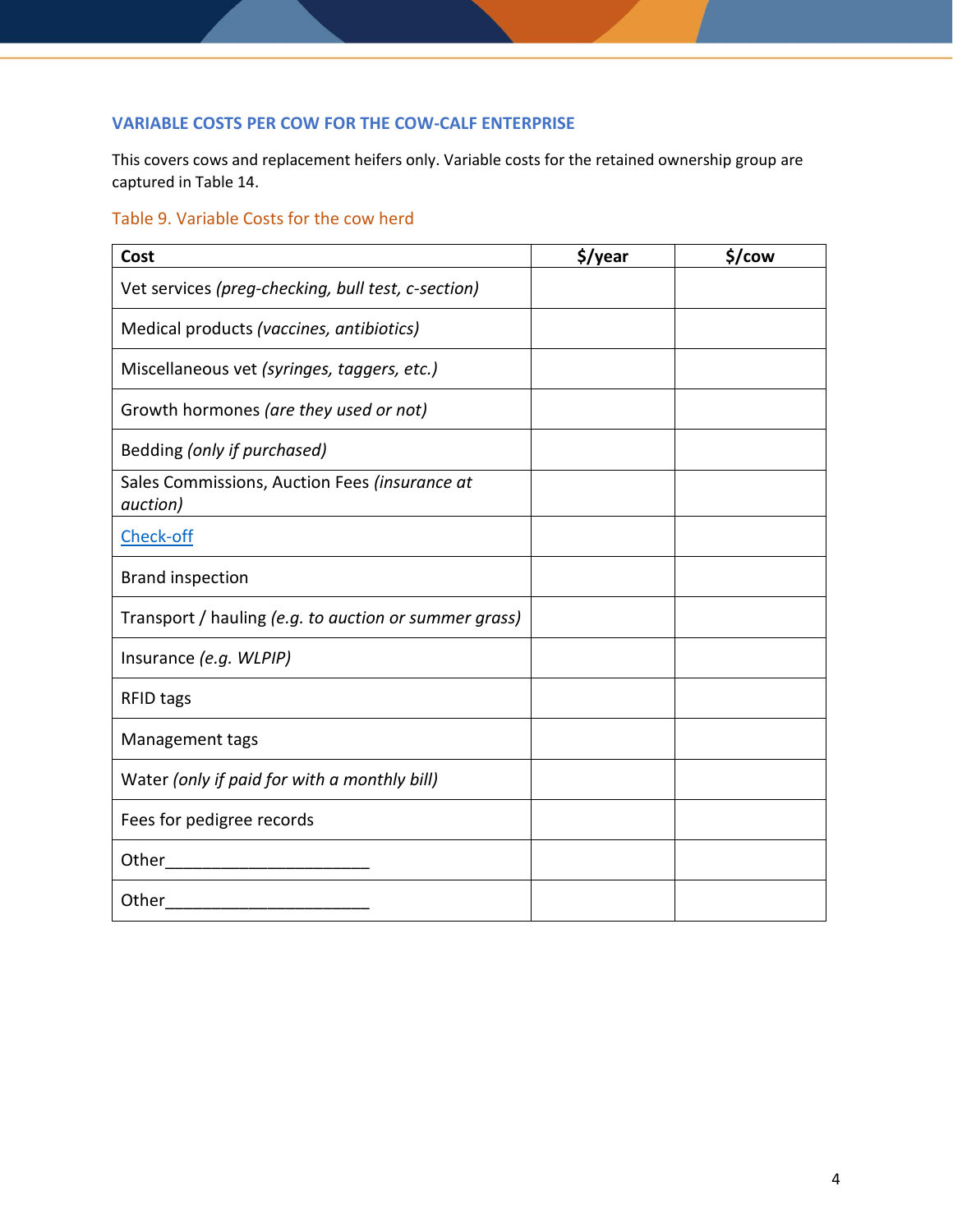### **FEED RATIONS FOR THE COW-CALF ENTERPRISE**

Tables 10, 11 and 12 ask for winter feed rations for different management groups in the cowcalf enterprise (e.g. cows and replacement heifers). If groups are fed and managed the same, please just fill out the information for the cows in table 10. If young heifers and bred heifers are fed differently, there is space to provide those different rations in tables 11 and 12.

### Table 10. Cow Ration

| Type of winter feed | Cows<br>(Ibs/animal/day<br>as fed) | <b>Cows</b> (# of days fed) | DM% | % feed type<br>purchased |
|---------------------|------------------------------------|-----------------------------|-----|--------------------------|
|                     |                                    |                             |     |                          |
|                     |                                    |                             |     |                          |
|                     |                                    |                             |     |                          |
|                     |                                    |                             |     |                          |

What minerals are fed, and how much per cow per day (e.g. grams/animal/day), and for how many days?

\_\_\_\_\_\_\_\_\_\_\_\_\_\_\_\_\_\_\_\_\_\_\_\_\_\_\_\_\_\_\_\_\_\_\_\_\_\_\_\_\_\_\_\_\_\_\_\_\_\_\_\_\_\_\_\_\_\_\_\_\_\_\_\_\_\_\_\_\_\_\_\_\_\_\_\_

\_\_\_\_\_\_\_\_\_\_\_\_\_\_\_\_\_\_\_\_\_\_\_\_\_\_\_\_\_\_\_\_\_\_\_\_\_\_\_\_\_\_\_\_\_\_\_\_\_\_\_\_\_\_\_\_\_\_\_\_\_\_\_\_\_\_\_\_\_\_\_\_\_\_\_\_

\_\_\_\_\_\_\_\_\_\_\_\_\_\_\_\_\_\_\_\_\_\_\_\_\_\_\_\_\_\_\_\_\_\_\_\_\_\_\_\_\_\_\_\_\_\_\_\_\_\_\_\_\_\_\_\_\_\_\_\_\_\_\_\_\_\_\_\_\_\_\_\_\_\_\_\_

Do you provide supplemental feed on pasture for cows throughout the winter? If so,

What type of supplemental feed is provided?

How much supplemental feed is provided per cow per day as fed?

For how many days do you supplement on pasture?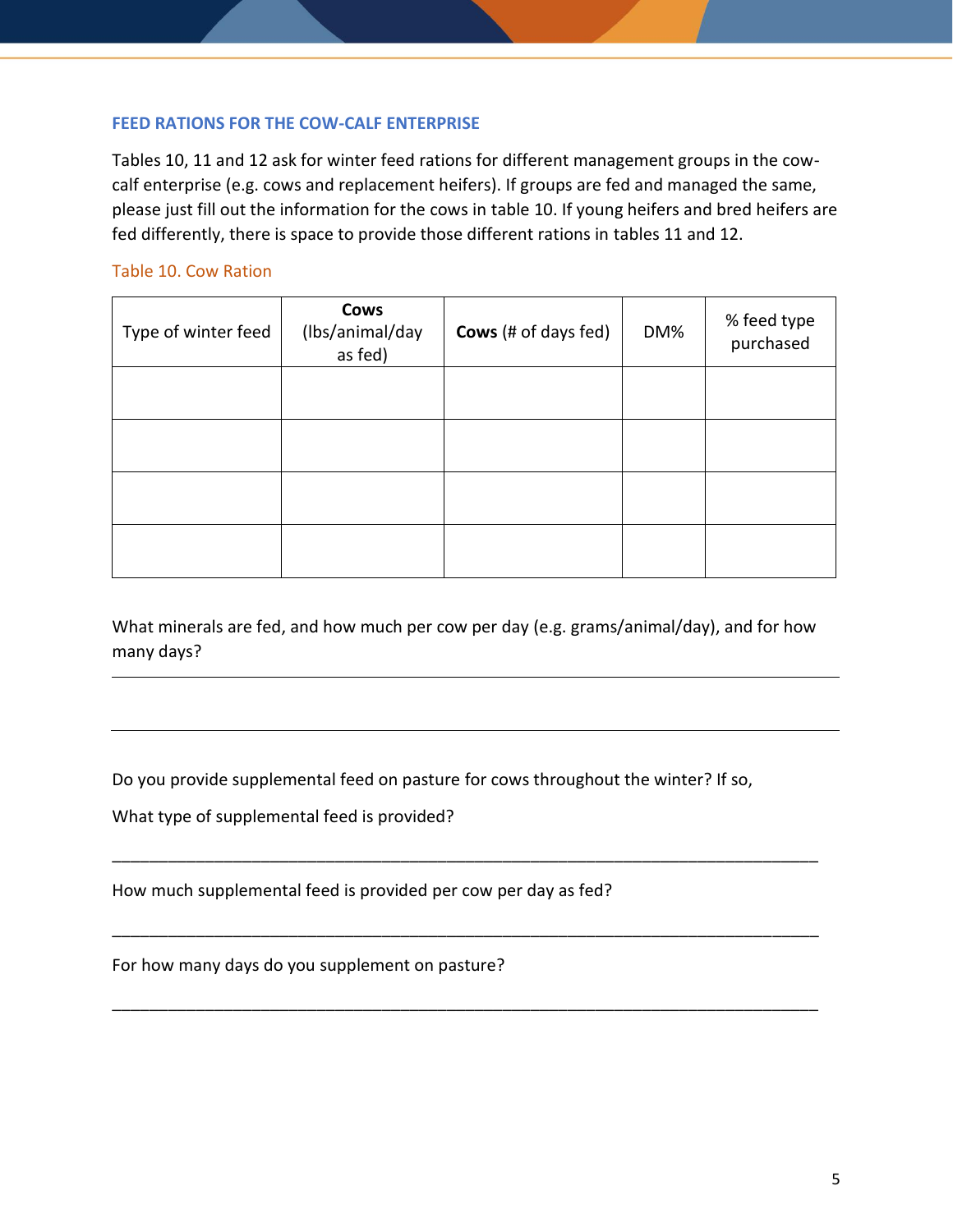## Table 11. Heifer calves **less than 12 months old** (if fed separately from cows)

| Type of winter feed | <b>Heifers</b><br>(Ibs/animal/day as<br>fed) | <b>Heifers</b><br>(# of days fed) | DM% | % feed type<br>purchased |
|---------------------|----------------------------------------------|-----------------------------------|-----|--------------------------|
|                     |                                              |                                   |     |                          |
|                     |                                              |                                   |     |                          |
|                     |                                              |                                   |     |                          |
|                     |                                              |                                   |     |                          |

What minerals are fed, and how much per animal per day (e.g. grams/animal/day), and for how many days?

Do you provide supplemental feed on pasture for the young heifers (less than 12 months) throughout the winter? If so,

\_\_\_\_\_\_\_\_\_\_\_\_\_\_\_\_\_\_\_\_\_\_\_\_\_\_\_\_\_\_\_\_\_\_\_\_\_\_\_\_\_\_\_\_\_\_\_\_\_\_\_\_\_\_\_\_\_\_\_\_\_\_\_\_\_\_\_\_\_\_\_\_\_\_\_\_

\_\_\_\_\_\_\_\_\_\_\_\_\_\_\_\_\_\_\_\_\_\_\_\_\_\_\_\_\_\_\_\_\_\_\_\_\_\_\_\_\_\_\_\_\_\_\_\_\_\_\_\_\_\_\_\_\_\_\_\_\_\_\_\_\_\_\_\_\_\_\_\_\_\_\_\_

\_\_\_\_\_\_\_\_\_\_\_\_\_\_\_\_\_\_\_\_\_\_\_\_\_\_\_\_\_\_\_\_\_\_\_\_\_\_\_\_\_\_\_\_\_\_\_\_\_\_\_\_\_\_\_\_\_\_\_\_\_\_\_\_\_\_\_\_\_\_\_\_\_\_\_\_

What type of supplemental feed is provided?

How much supplemental feed is provided per young heifer per day as fed?

For how many days do you supplement on pasture?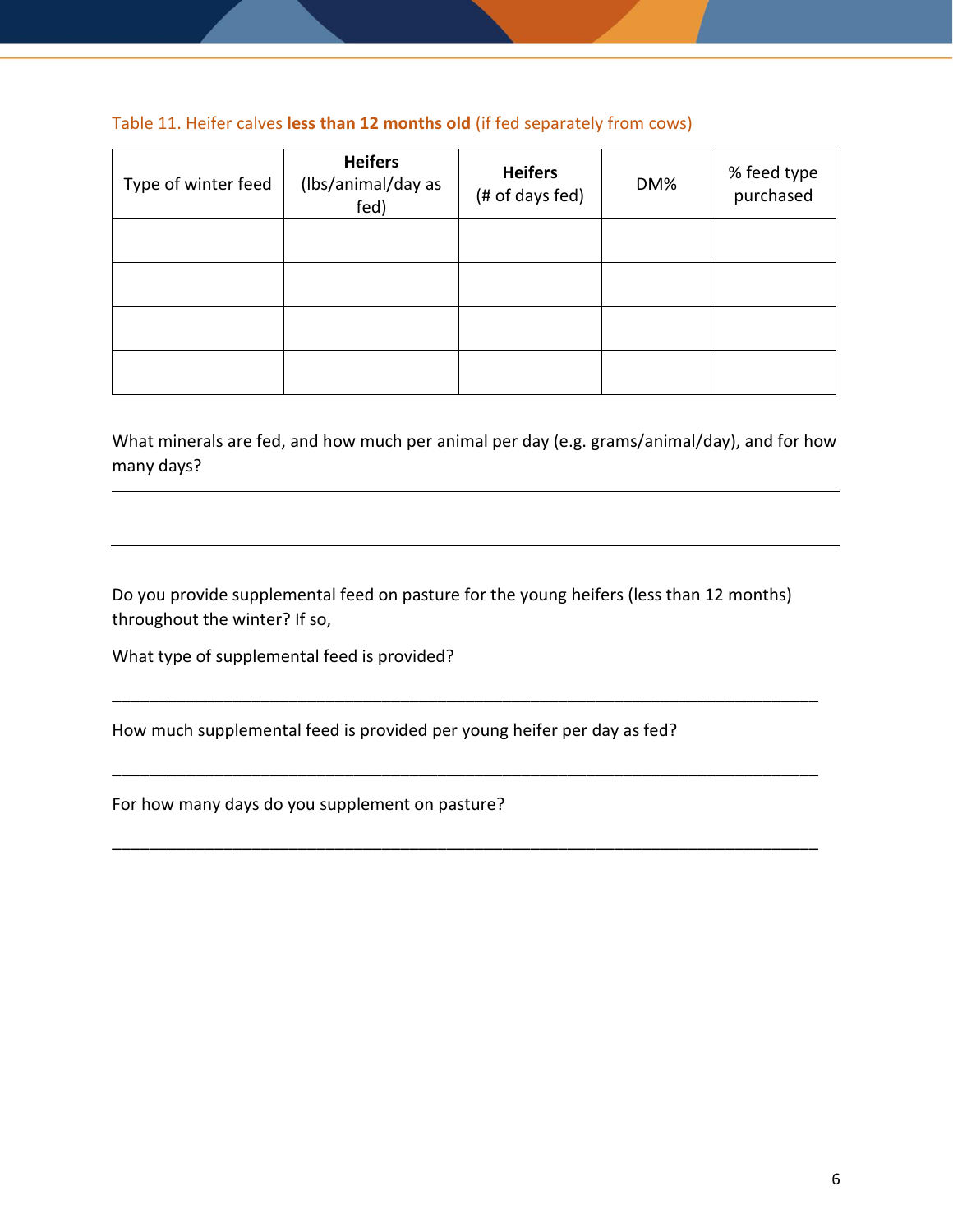## Table 12. Bred Heifers **(12-24 months old)** if fed separately from cows

| Type of winter feed | <b>Bred heifers</b><br>(Ibs/animal/day as<br>fed) | <b>Bred heifers</b><br>(# of days fed) | DM% | % feed type<br>purchased |
|---------------------|---------------------------------------------------|----------------------------------------|-----|--------------------------|
|                     |                                                   |                                        |     |                          |
|                     |                                                   |                                        |     |                          |
|                     |                                                   |                                        |     |                          |
|                     |                                                   |                                        |     |                          |

What minerals are fed, and how much per animal per day (e.g. grams/day), and for how many days?

Do you provide supplemental feed on pasture for the bred heifers (12-24 mo) throughout the winter? If so,

\_\_\_\_\_\_\_\_\_\_\_\_\_\_\_\_\_\_\_\_\_\_\_\_\_\_\_\_\_\_\_\_\_\_\_\_\_\_\_\_\_\_\_\_\_\_\_\_\_\_\_\_\_\_\_\_\_\_\_\_\_\_\_\_\_\_\_\_\_\_\_\_\_\_\_\_

\_\_\_\_\_\_\_\_\_\_\_\_\_\_\_\_\_\_\_\_\_\_\_\_\_\_\_\_\_\_\_\_\_\_\_\_\_\_\_\_\_\_\_\_\_\_\_\_\_\_\_\_\_\_\_\_\_\_\_\_\_\_\_\_\_\_\_\_\_\_\_\_\_\_\_\_

\_\_\_\_\_\_\_\_\_\_\_\_\_\_\_\_\_\_\_\_\_\_\_\_\_\_\_\_\_\_\_\_\_\_\_\_\_\_\_\_\_\_\_\_\_\_\_\_\_\_\_\_\_\_\_\_\_\_\_\_\_\_\_\_\_\_\_\_\_\_\_\_\_\_\_\_

What type of supplemental feed is provided?

How much supplemental feed is provided per bred heifer per day as fed?

For how many days?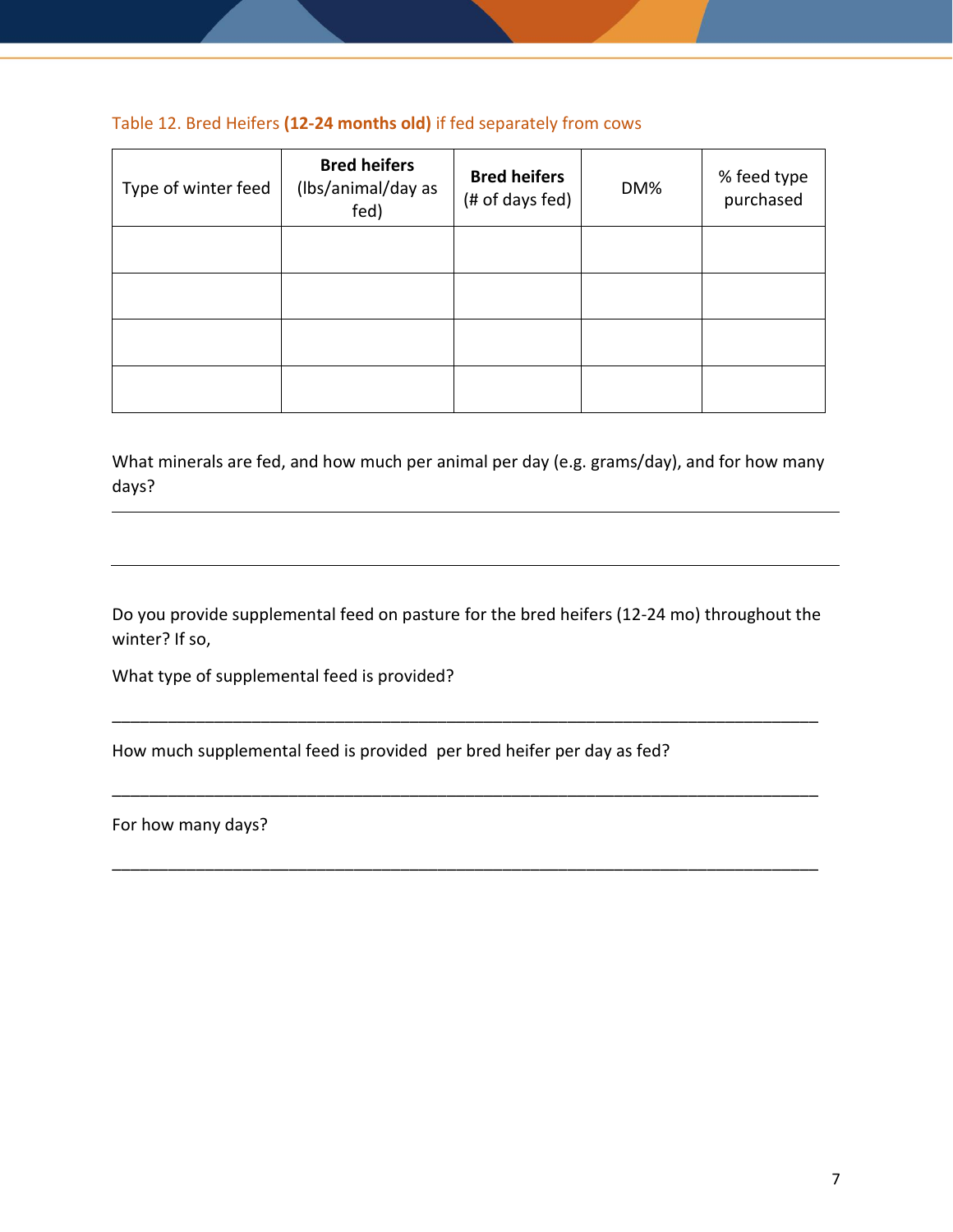## **RETAINED OWNERSHIP (after weaning)**

COMPLETE THIS SECTION ONLY IF YOU RETAIN OWNERSHIP AFTER WEANING (e.g. pre-conditioning, backgrounding, yearling grassers or retain through to slaughter weight), otherwise skip to table 17.

## Table 13. Production Details

| # Head sold per year                              | # of different<br>management<br>groups<br>(# hd per group) |
|---------------------------------------------------|------------------------------------------------------------|
| <b>Start/End Feeding Date</b>                     | Days on Feed                                               |
| <b>Starting Weight, lbs</b>                       | End Weight, lbs                                            |
| Shrink %                                          | Death Loss, %                                              |
| Origin of animals<br>(Homegrown or<br>Purchased)? | Prices paid, if<br>purchased                               |
| Sale Date                                         | Sale price (avg,<br>premium, discount)                     |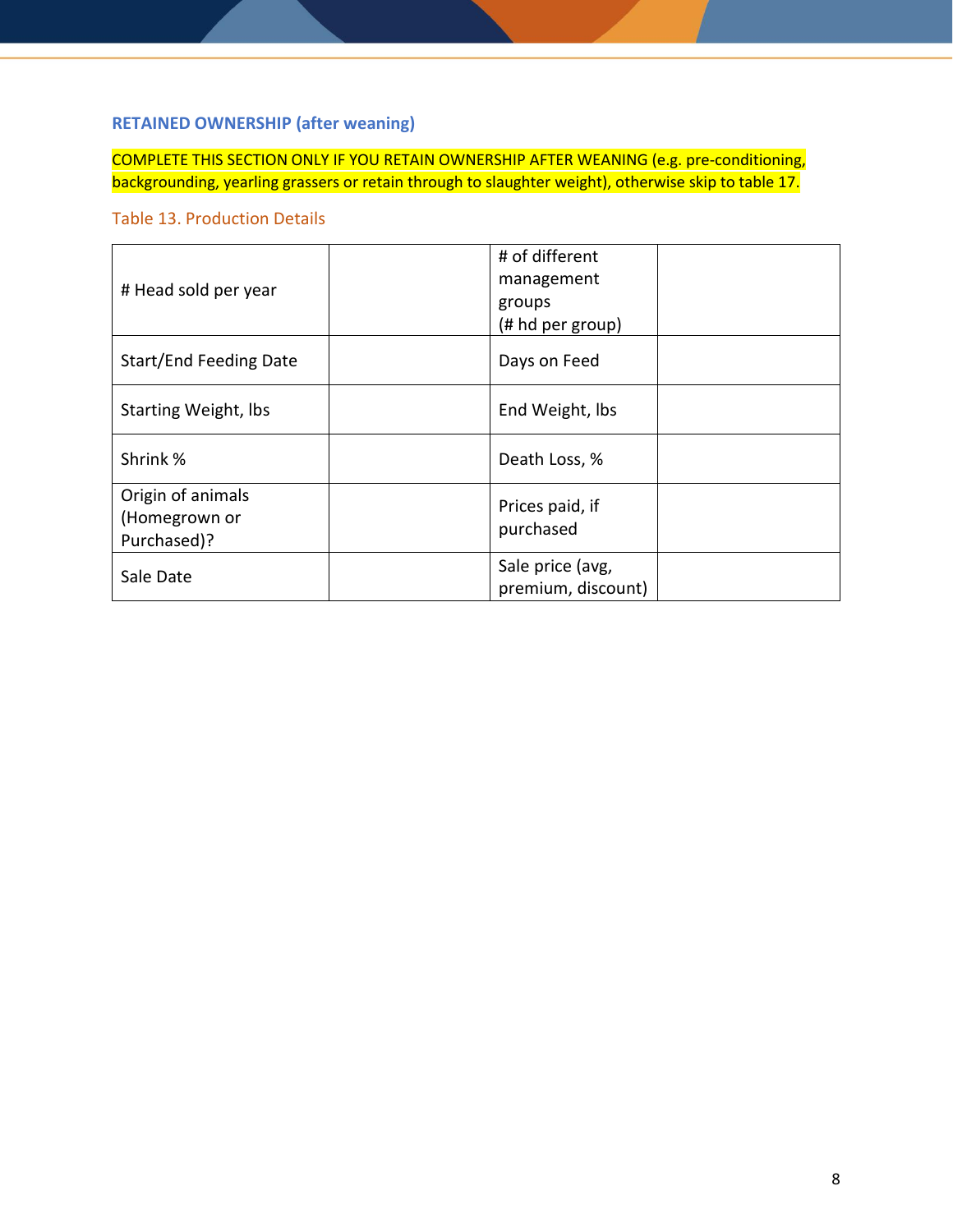# Table 14. Variable cost for retained ownership

| Cost                                                      | \$/year | \$/head retained |
|-----------------------------------------------------------|---------|------------------|
| Vet services (preg-checking, bull test, c-section)        |         |                  |
| Medical products (vaccines, antibiotics)                  |         |                  |
| Miscellaneous vet (syringes, taggers, etc.)               |         |                  |
| Growth hormones (are they used or not)                    |         |                  |
| Bedding (only if purchased)                               |         |                  |
| Sales Commissions, Auction Fees (insurance at<br>auction) |         |                  |
| Check-off                                                 |         |                  |
| <b>Brand inspection</b>                                   |         |                  |
| Transport / hauling (e.g. to auction or summer grass)     |         |                  |
| Insurance (e.g. WLPIP)                                    |         |                  |
| <b>RFID tags</b>                                          |         |                  |
| Management tags                                           |         |                  |
| Water (only if paid for with a monthly bill)              |         |                  |
| Fees for pedigree records                                 |         |                  |
| Other____________________________                         |         |                  |
|                                                           |         |                  |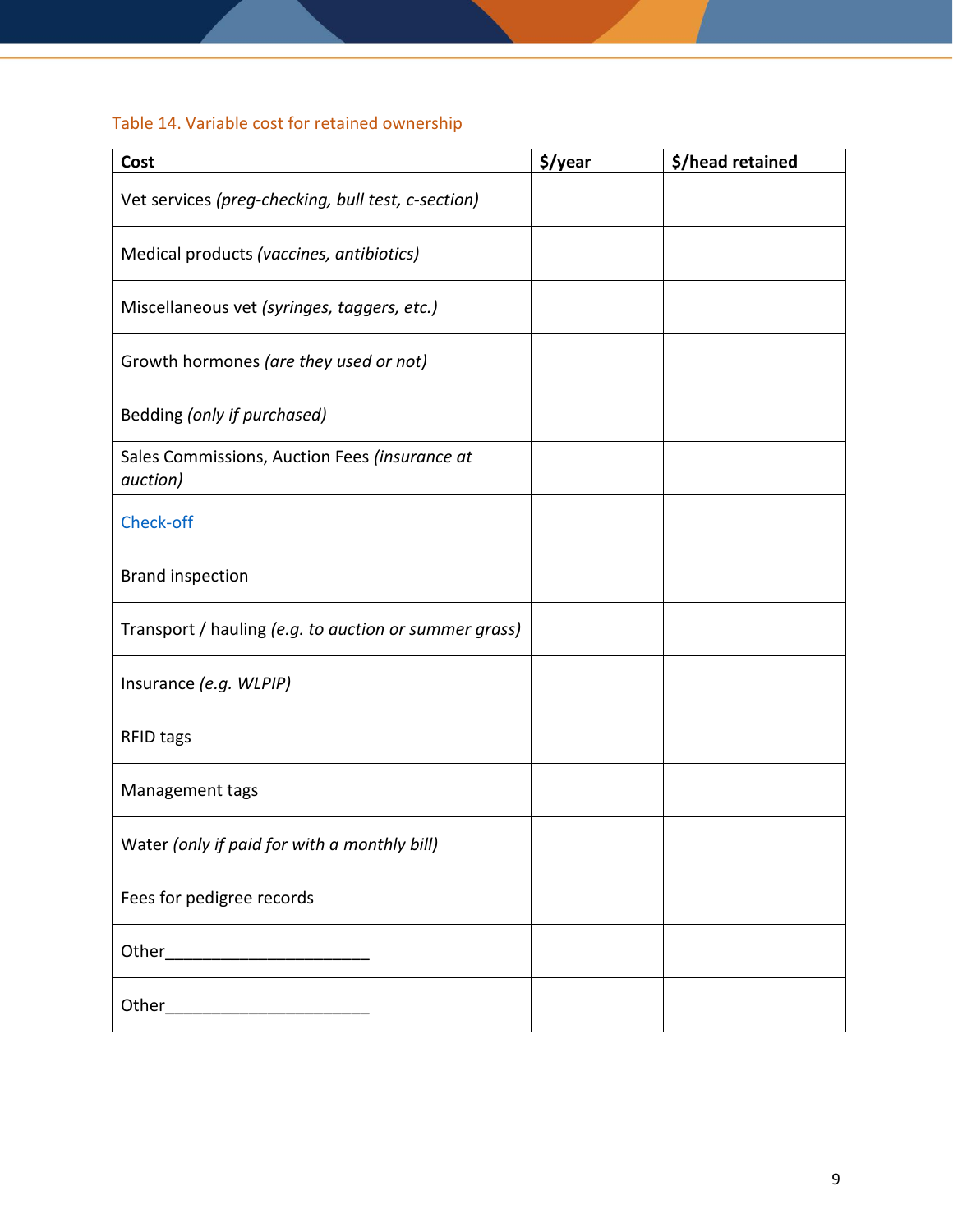## Table 15. Feed Rations for GROUP 1

There is space for one feeding groups in Table 18 and another feeding group in Table 19. If you have more than two feeding groups, please be prepared to provide similar info for all your feeding groups during the focus group session.

| Type of winter feed | <b>Retained Ownership</b><br>(group 1)<br>(Ibs/animal/day as<br>fed) | <b>Retained</b><br>Ownership<br>(group 1)<br>(# of days fed) | DM% | % purchased |
|---------------------|----------------------------------------------------------------------|--------------------------------------------------------------|-----|-------------|
|                     |                                                                      |                                                              |     |             |
|                     |                                                                      |                                                              |     |             |
|                     |                                                                      |                                                              |     |             |
|                     |                                                                      |                                                              |     |             |

What minerals are fed to the group, and how much per animal per day (e.g. grams/animal/day), and for how many days?

## Table 16. Feed Ration for GROUP 2

| Type of winter feed | <b>Retained Ownership</b><br>(group 2)<br>(Ibs/animal/day as<br>fed) | Retained<br>Ownership<br>(group 2)<br>(# of days fed) | DM% | % purchased |
|---------------------|----------------------------------------------------------------------|-------------------------------------------------------|-----|-------------|
|                     |                                                                      |                                                       |     |             |
|                     |                                                                      |                                                       |     |             |
|                     |                                                                      |                                                       |     |             |
|                     |                                                                      |                                                       |     |             |

What minerals are fed, and how much per animal per day (e.g. grams/animal/day), and for how many days?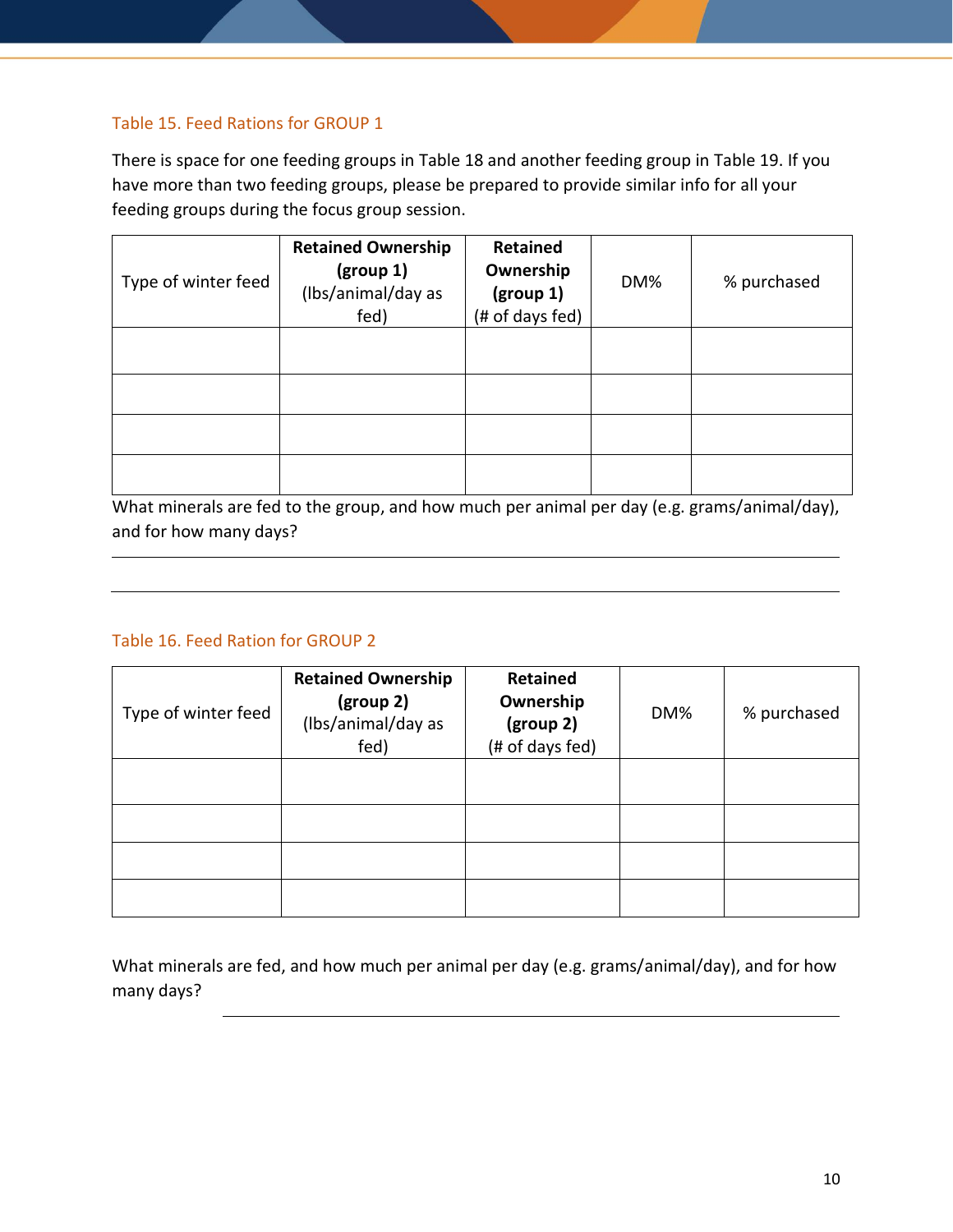#### **EMISSIONS AND ANIMAL MANAGEMENT**

### Table 17. Confinement

|                                                                    | Cows | Calves | <b>Heifers</b><br>(<12 mo) | <b>Bred Heifers</b><br>(12-24 mo) |
|--------------------------------------------------------------------|------|--------|----------------------------|-----------------------------------|
| Days per year in confinement in<br>small pen/barn (e.g. # days/yr) |      |        |                            |                                   |
| During which months are they<br>confined?                          |      |        |                            |                                   |

What type of bedding do you use (e.g. straw, sawdust)? Is it the same for all groups?

#### Table 18. Bedding

|                                  | Cows | Calves | <b>Heifers</b><br>(<12 mo) | bred heifers<br>$(12-24 \text{ mo})$ |
|----------------------------------|------|--------|----------------------------|--------------------------------------|
| Days with bedding                |      |        |                            |                                      |
| Total Amount bedding/year (lbs)* |      |        |                            |                                      |

\*If you don't know the amount of bedding used per group, please just provide total bedding used (below) and write in an estimated percent allocation of bedding to each group in table 18 above.

Total bedding amount per year (lbs):

#### **Manure Management**

Manure storage: solid storage, covered, bulking agent, additives, dry lot, deep bedding, composting.

Manure handling: season, method?

#### **Land Use Change**

Have acres of land changed uses in the last 20 years (e.g. woodland to pasture, pasture to annual crops, etc.)? Please specify the land use change and how many acres.

\_\_\_\_\_\_\_\_\_\_\_\_\_\_\_\_\_\_\_\_\_\_\_\_\_\_\_\_\_\_\_\_\_\_\_\_\_\_\_\_\_\_\_\_\_\_\_\_\_\_\_\_\_\_\_\_\_\_\_\_\_\_\_\_\_\_\_\_\_\_\_\_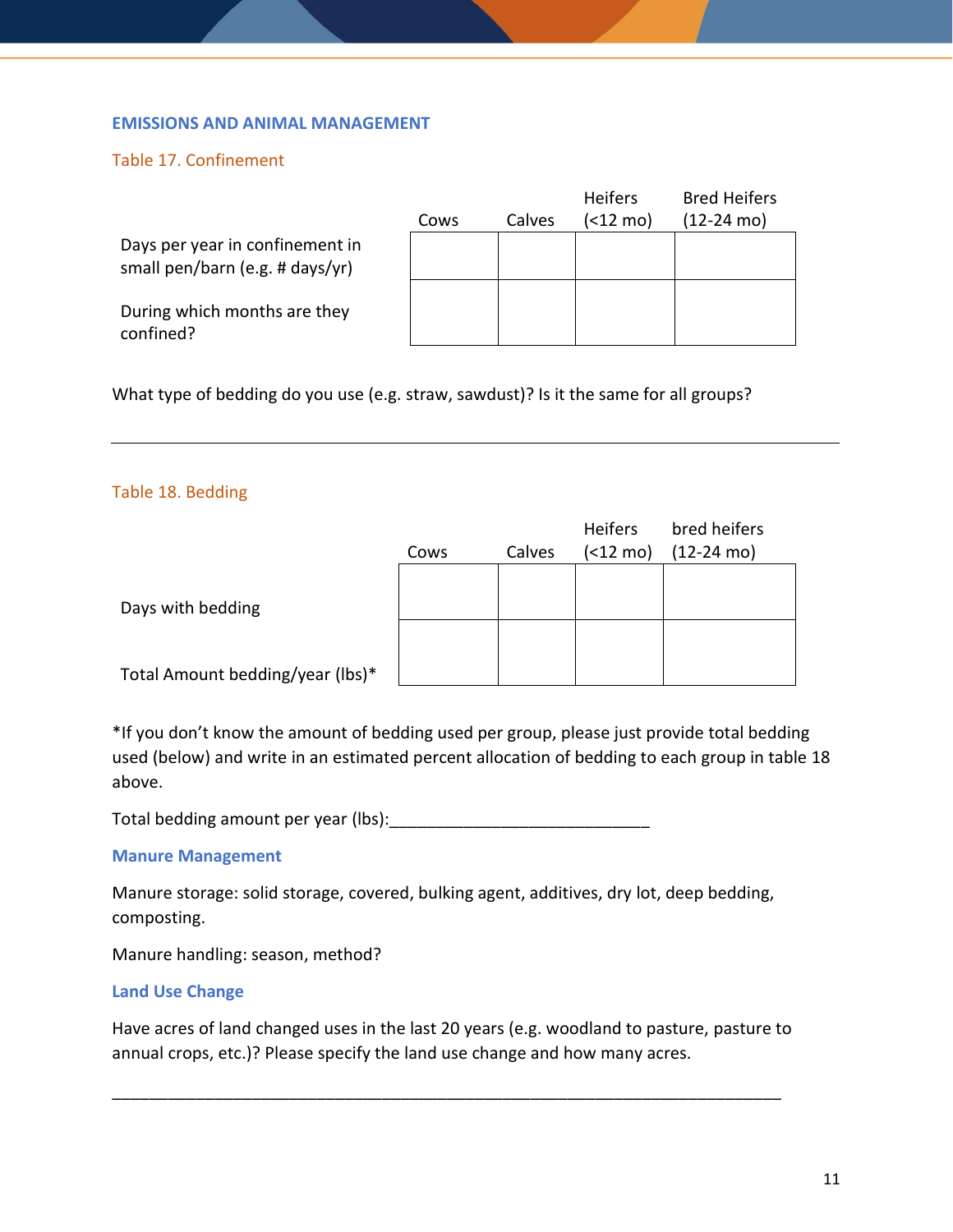## **WHOLE FARM DATA**

1. Sole Proprietorship or Corporation?

### **Asset Value & Depreciation Rates**

- 2. What is the **current fair market value for all machinery and equipment (excluding passenger vehicles)**? \$\_\_\_\_\_\_\_\_\_\_\_\_\_\_
	- a. The fair market value of all equipment/machinery can be found on a Net Worth Statement.
		- i. It should exclude small power tools
	- b. This would be the amount all machinery and equipment is insured for.
	- c. When completing your individual COP analysis, it can be helpful to report the equipment/machinery by type (tractors, tillage, harvest/transport, haying, etc.) along with year of purchase, purchase price, expected years of use, salvage value.
	- d. Machinery depreciation will be set at 10% and used for all farms in the COP Network.
		- i. The [Capital Cost Allowance](https://www.canada.ca/en/revenue-agency/services/forms-publications/publications/t4002/t4002-6.html#tocch4e) (aka depreciation rate) used for tax purposes is 20% for equipment and 30% for passenger vehicles.
		- ii. Rates used by AB's AgriProfit\$ are 11.5% for non-powered equipment, 8% for powered and 5% for equipment.
		- iii. Rates used by SK Ministry of Agriculture's *Crop Planning Guide* are 10.7% for machinery.
- 3. What is the **current fair market value for buildings and facilities (excluding the house)**?
	- $\zeta$ 
		- a. The fair market value of all buildings and facilities, can be found on a Net Worth Statement.
		- b. This would be the amount all buildings and facilities are insured for.
		- c. A steel chute is considered part of the facilities and should be included here. Portable steel panels expensed as purchases are excluded.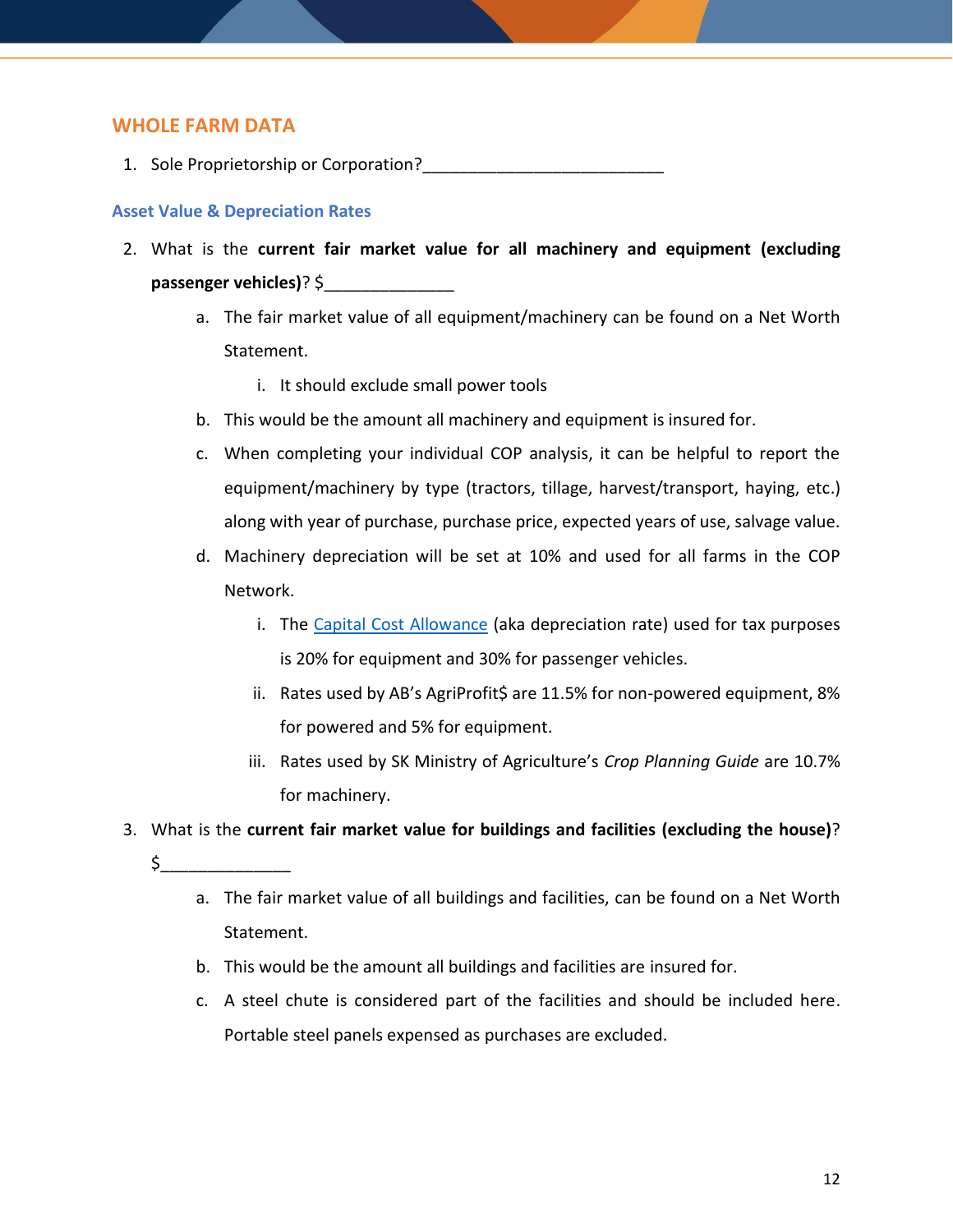- d. When completing your individual COP analysis, it can be helpful to report buildings and facilities individually along with year of purchase, purchase price, expected years of use, salvage value.
- e. Building and facilities depreciation will be set at 5% and used for all farms in the COP Network.
	- i. The Capital Cost Allowance used for tax purposes: 10% buildings.
	- ii. Rates used by AB's AgriProfit\$ is 5% for buildings.
	- iii. Rates used by SK Ministry of Agriculture's *Crop Planning Guide* is 5% for buildings.
- 4. What is the **current fair market value for the house/dwelling that is located on-farm**?  $\zeta_-$
- 5. What is the % of the house allocated to farm business?  $\%$ 
	- a. If the dwelling is on the farm, separate it from the number reported.
		- i. If the dwelling is off-farm (e.g. in town); exclude it.
		- ii. In AgriProfit\$ up to 25% of the house can be attributed to the farm operations for office use and is separate by enterprise.

## **Paid & Unpaid Labour**

We are interested in your family, hired and casual labour. Custom operators (i.e. silage crew, custom combining) is captured in another section.

If there are multiple individual workers and multiple enterprises, they should be listed on separate rows to more easily allocate to each enterprise on the operation.

Either wages per hour or total wages per year will work, whichever is easier to compile.

### Table 19. Labour hours and wages

| <b>Labour Category</b> | Hours (per year) | Wages \$/hr | <b>Total Wages</b><br>\$/year |
|------------------------|------------------|-------------|-------------------------------|
| Family Member 1:       |                  |             |                               |
| Family Member 2:       |                  |             |                               |
| FT Hired               |                  |             |                               |
| Part-time/Casual       |                  |             |                               |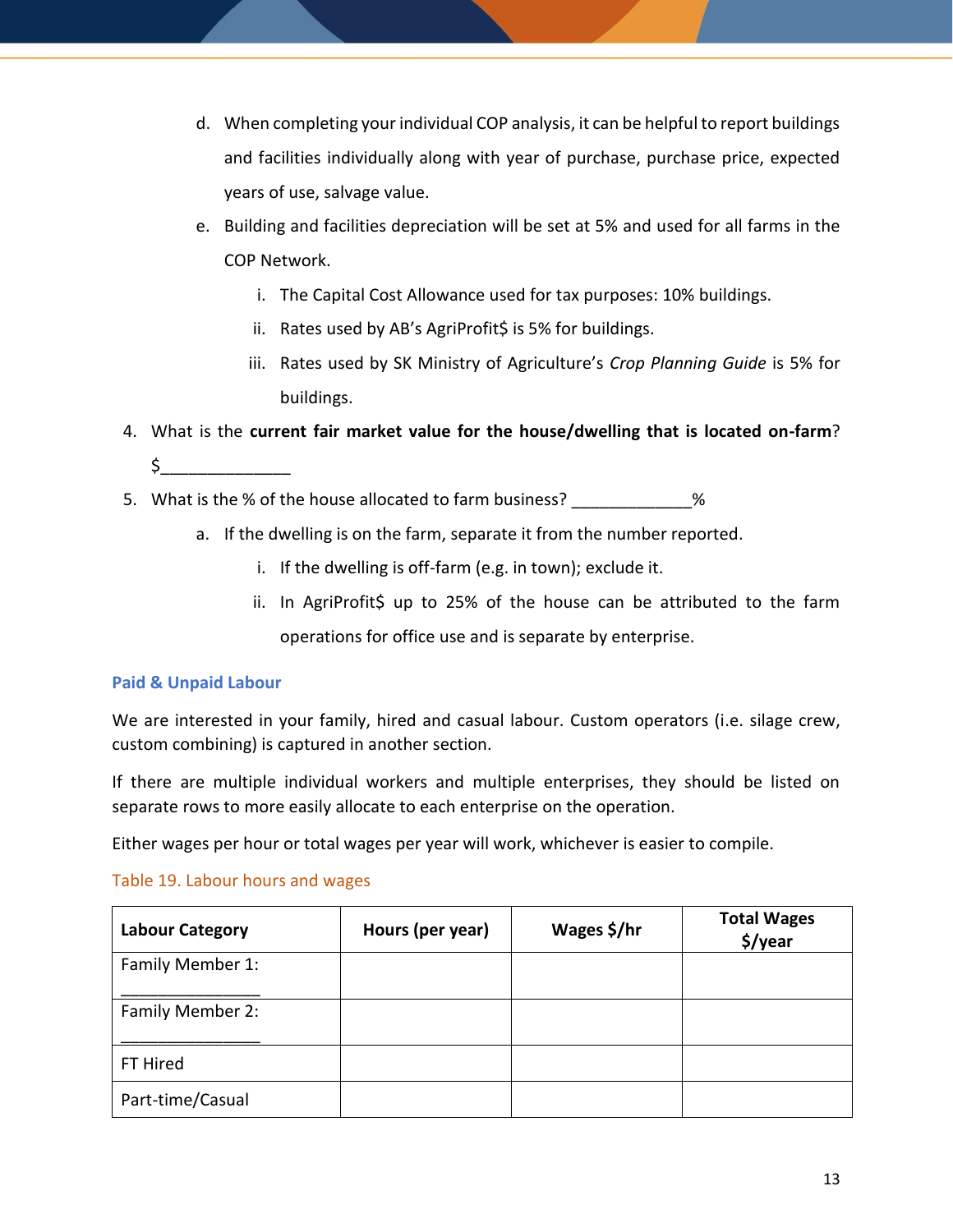To estimate family labour you can breakdown each season. For example, during calving (March-April) X hours per week, during haying (June-July) X hours per week, etc.

For unpaid labour we will be looking for the value of those hours if that person was injured and someone else had to do those tasks. Consider the percentage of time and value (\$/hr) for physical tasks vs. the percentage of time and value (\$/hr) for management tasks.

| <b>Labour Category</b> | Cow-Calf | <b>Cash Crops</b> | <b>Forage</b><br>Production | Other: |
|------------------------|----------|-------------------|-----------------------------|--------|
| Family Member 1:       |          |                   |                             |        |
| Family Member 2:       |          |                   |                             |        |
| FT Hired               |          |                   |                             |        |
| Part-time/Casual       |          |                   |                             |        |

## Table 20. Allocation of labour to enterprises (% of time)

#### **Liabilities & Interest Rates**

6. Would you classify your operation as a: **Start-up Medium Mature**

*Note: The 'typical farm' that we are creating the benchmarks for will have to be classified as one of these as well. It is recognized that the liabilities a farm carried is related to its stage.*

### Table 21. Liabilities & interest rates

| Loans/Accounts             | Interest Rate (%) | <b>Outstanding Balance</b><br>(Remaining total loan) |
|----------------------------|-------------------|------------------------------------------------------|
| Short-term (1-3 years)     |                   |                                                      |
| Medium-term (4-8 years)    |                   |                                                      |
| Long-term loans (>8 years) |                   |                                                      |

Loan definition is, in general, matched with asset life and therefore, depreciation rates (see above).

Short-term – operating loan Medium-term – livestock and machinery Long-term – land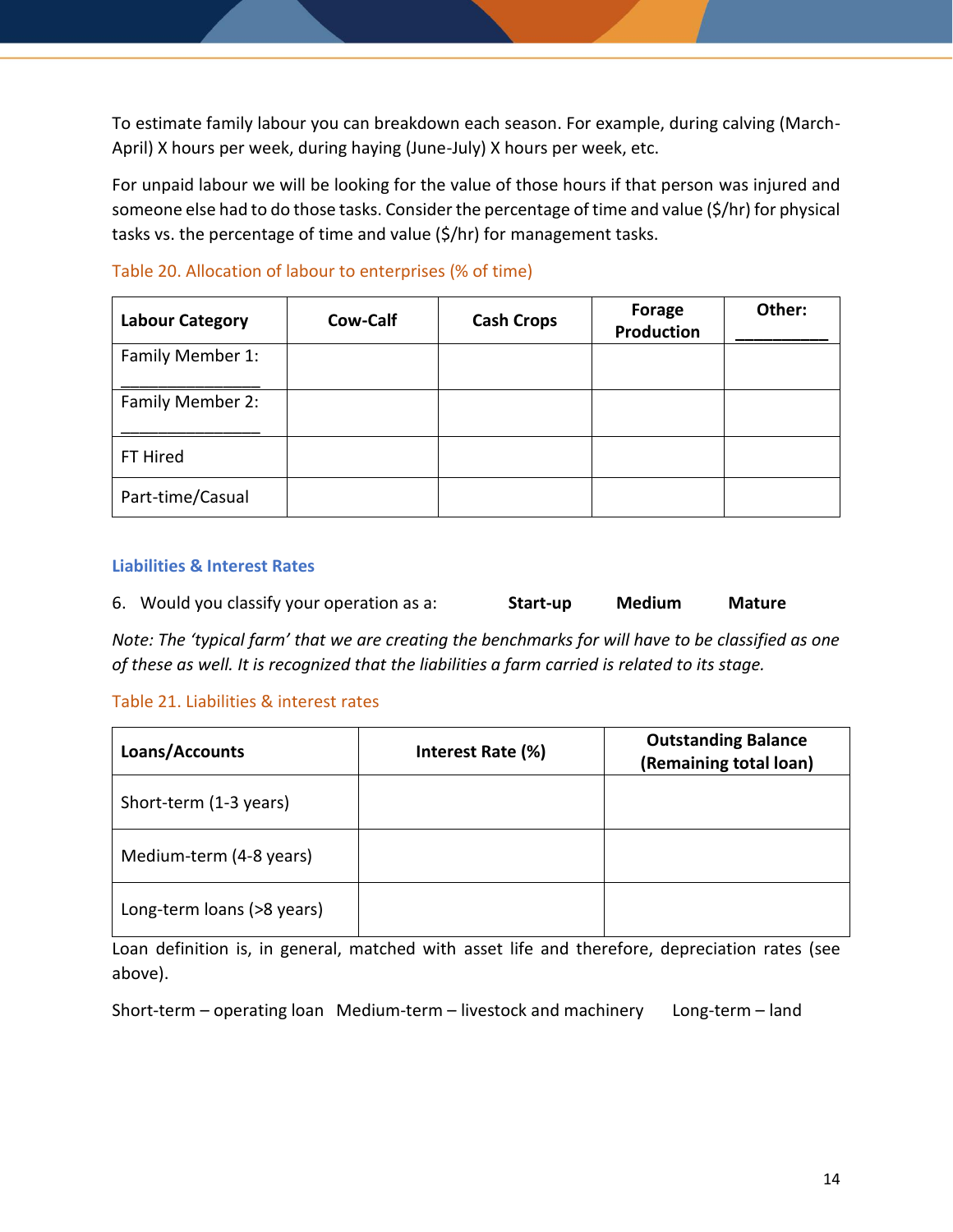## **Fixed Costs (Overhead for Whole Farm)**

*Note: Fixed costs do not fluctuate based on the number of head, acres or crop rotation.* Table 22. Fixed costs

| <b>Cost Category</b>                                                                                                 | \$CAD/year |
|----------------------------------------------------------------------------------------------------------------------|------------|
| Land improvements (land clearing/drainage 9796, fencing,<br>water development, etc.)                                 |            |
| <b>Machinery Maintenance</b>                                                                                         |            |
| <b>Building and Facilities Maintenance</b>                                                                           |            |
| Contract Labour (e.g. manure hauling; crop production included<br>elsewhere)                                         |            |
| Fuel                                                                                                                 |            |
| Diesel - Includes Pick-up trucks, farm vehicles, NOT tractors<br>for crop and forage production (var. cost per ha)   |            |
| Diesel - Heating, Irrigation                                                                                         |            |
| Gasoline - Includes Pick-up trucks, farm vehicles, NOT<br>tractors for crop and forage production (var. cost per ha) |            |
| Utilities (Natural Gas, Electricity, water)                                                                          |            |
| Water rights/access                                                                                                  |            |
| Insurance                                                                                                            |            |
| Farm (Buildings, Machinery, Vehicles)                                                                                |            |
| Disability, accident, life insurance                                                                                 |            |
| Advisor costs (feed tests, soil test, nutritionist)                                                                  |            |
| Farm Tax and Fees (e.g. property tax, not personal) 9810                                                             |            |
| Accounting, Legal Fees (9809)                                                                                        |            |
| Office Expenses (Phone, Cell, Internet, Subscriptions - portion<br>allocated to the farm) 9808/9807/9824 +           |            |
| <b>Bank fees</b>                                                                                                     |            |
| Rental/Lease Payments (on cattle)                                                                                    |            |
| Grazing fees for community pasture*                                                                                  |            |
| Marketing (set fees only)                                                                                            |            |
| Other                                                                                                                |            |

ᵻ *With utilities (i.e. natural gas/propane, electricity) and office supplies, AgriProfit\$ separates and allocated to farm vs. non-farm use and by enterprise.* 

*\*Community pasture costs are captured under variable costs for the cow if breeding fees apply, and under fixed costs for grazing fees (must confirm if grazing fees are itemized and included in other places to avoid double counting).*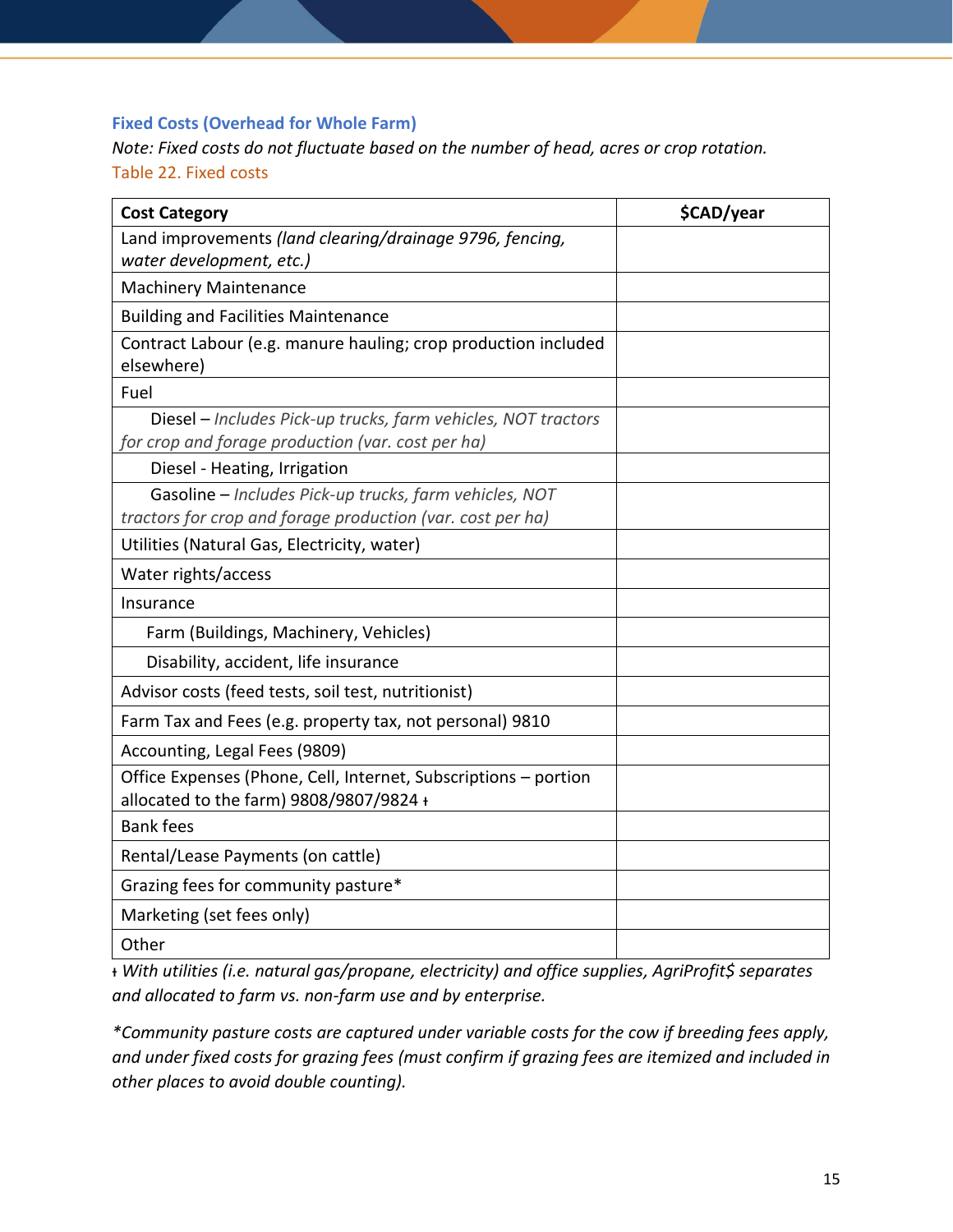### **Other Income**

This is revenue that comes from the farm assets such as contract work using farm machinery or revenue that comes from the land.

### Table 23. Other income

| <b>Other Farm Income</b>         | \$CAD/year |
|----------------------------------|------------|
| Agricultural contract work       |            |
| Leases (gas, oil, well, surface) |            |
| Sales of gravel, sand, etc.      |            |
| Ecosystem services               |            |
| Other                            |            |

*See lines 9540-9600 in Statement A of the AgriStability Form* 

7. What percent of net farm revenue comes from off-farm income?  $\%$ = Off-farm income / (annual net farm cash income + off-farm income)

#### **Land Use**

Stocking rate on grazing land will be calculated by CRS team during the focus group session based on Table 24. The stocking rate used will be based on the aggregate for the baseline farm, and will be calculated on grazing acres, grazing days, cow inventories. Inventory of replacement heifers will be calculated by the model for a steady herd.

### Table 24. Grazing Land

|                                                          | <b>Mature Cows</b> | <b>Heifer calves</b><br>(less than 12<br>months old) | <b>Bred Heifers (12</b><br>to 24 months old) | <b>Yearling Grassers</b> |
|----------------------------------------------------------|--------------------|------------------------------------------------------|----------------------------------------------|--------------------------|
| Weight                                                   |                    |                                                      |                                              |                          |
| Number of head                                           |                    |                                                      |                                              |                          |
| Grazing days                                             |                    |                                                      |                                              |                          |
| <b>Total Grazing acres</b><br>(Native, Tame and<br>bush) |                    |                                                      |                                              |                          |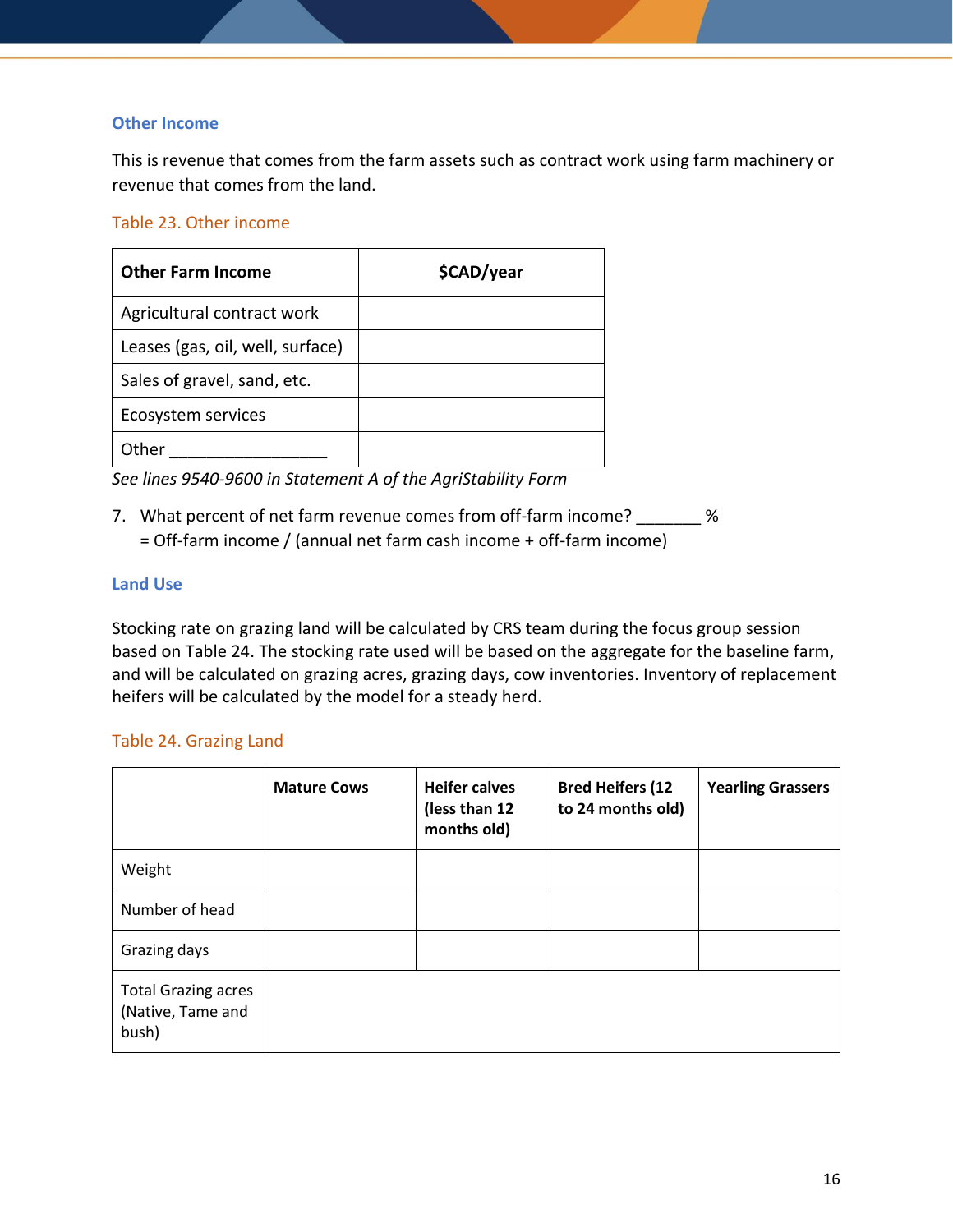As an option, you can calculate your stocking rate yourself using the guidance below.

a. What is the average stocking rate you use on grazing lands (exclude lands on community pasture)? \_\_\_\_\_\_\_\_\_\_\_\_\_ AU/ac (optional - check).

Stocking rate calculation: Acres should equal total grazing acres, both owned and rented.

- b. Example 1. Animal Unit for 1300 lb cow = 1.3 AU X 100 head = 130 AU
	- i. If you have other groups, calculate the animal units for those groups next (e.g. 700 lb heifer = 0.8 AU X 100 head = 80 AU
	- ii. Add the animal units together:  $130 + 80 = 210$  AU 210 AU for 156 grazing days = 32,760 AUD 32,760 AUD / 676 acres of grassland = 49 AU/acre
- c. Example 2. 20 cows/quarter, where 1.3 AU x 20 cows x 156 grazing days / 160 acres of grazing land = 25.35 AU/acre

| Animal Type                                                                                                                                                                                                                                                         | Animal Unit Equivalent |  |
|---------------------------------------------------------------------------------------------------------------------------------------------------------------------------------------------------------------------------------------------------------------------|------------------------|--|
| Cow, dry (1,000 lb)                                                                                                                                                                                                                                                 | 1.0                    |  |
| Cow, 1,300 lb with calf to 4 months                                                                                                                                                                                                                                 | 1.3                    |  |
| Cow, 1,400 lb with calf to 4 months                                                                                                                                                                                                                                 | 1.4                    |  |
| Yearling steer                                                                                                                                                                                                                                                      | 0.85                   |  |
| Yearling heifer                                                                                                                                                                                                                                                     | 0.8                    |  |
| Bulls, mature (1,700 lb average)                                                                                                                                                                                                                                    | 1.7                    |  |
| $\mathcal{C}_{\mathcal{C}}$ and $\mathcal{D}(\mathcal{C})$ and $\mathcal{C}_{\mathcal{C}}$ are the set of the set of the set of the set of the set of the set of the set of the set of the set of the set of the set of the set of the set of the set of the set of |                        |  |

*Source : BCRC<https://www.beefresearch.ca/research/carrying-capacity.cfm>*

8. What % of grassland is native (never broken)? \_\_\_\_\_\_\_\_\_\_\_\_\_%

9. Is rotational grazing used? If yes, how frequently are the moves?

10. Is grass fully utilized? Or Under-utilized?\_\_\_\_\_\_\_\_\_\_\_\_\_\_\_\_\_\_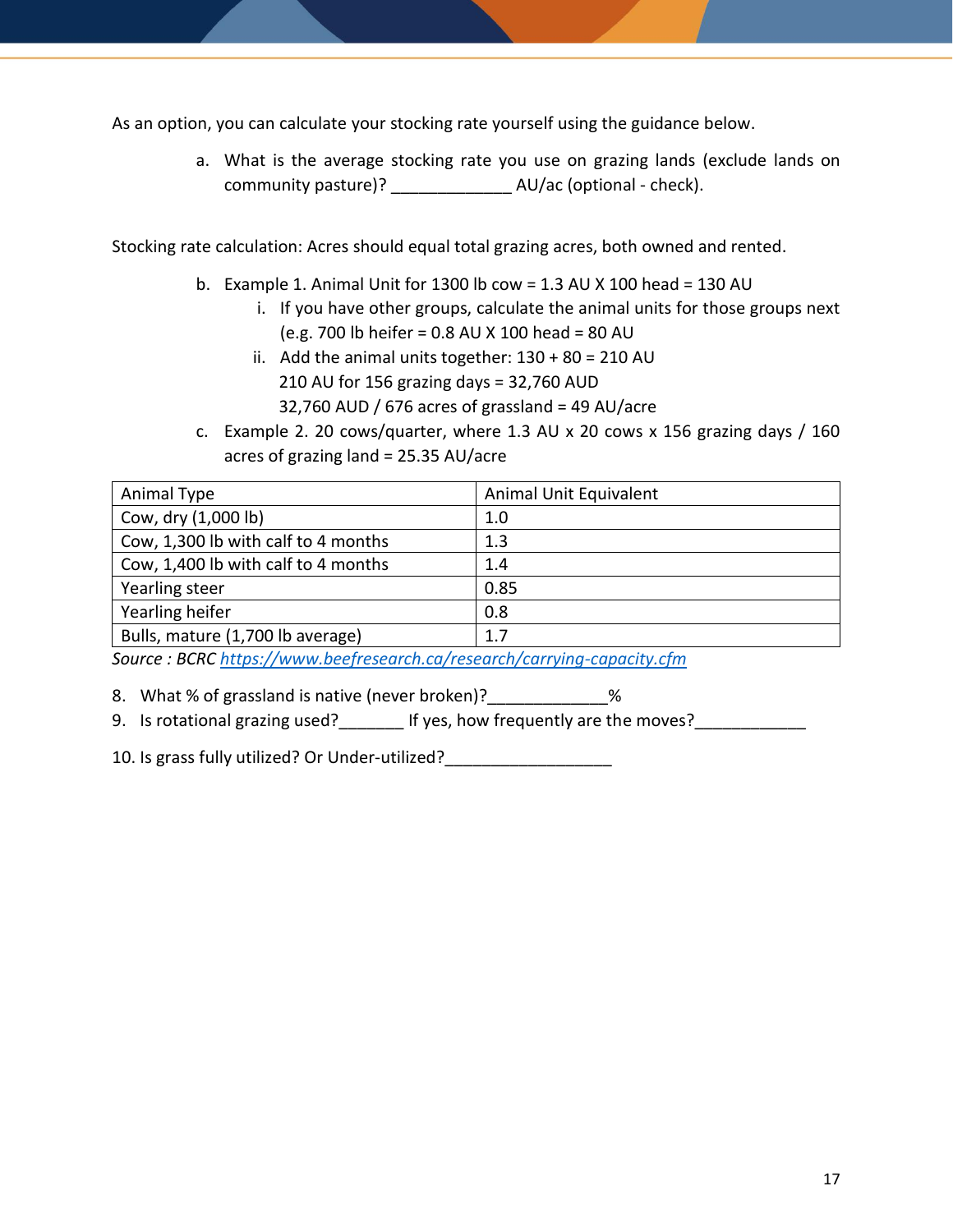### Table 25. Land

| Land Use                                             | Cropland<br>(includes hay) | <b>Grasslands (tame</b><br>and native) | <b>Other</b><br>(e.g. Woodland, Bush) |
|------------------------------------------------------|----------------------------|----------------------------------------|---------------------------------------|
| Owned Land (ac)                                      |                            |                                        |                                       |
| Rented Land (ac)                                     |                            |                                        |                                       |
| Rental Price (\$/acre)                               |                            |                                        |                                       |
| Market Value for owned land<br>$(\frac{1}{2})accre)$ |                            |                                        |                                       |

*NOTE: Crown land (if it is at a different rate from private rental) go into "Other" in order to estimate the land base needed to support the cow herd and capture grazing costs.*

*Community pasture costs are captured under variable costs for the cow if breeding fees apply, and under fixed costs for grazing fees (must confirm if grazing fees are itemized and included in other placed to avoid double counting).*

### **Yields and Prices**

Provide a breakout of the various crops (e.g. barley grain, canola) and forages (e.g. pasture, hay) grown on land base – acreage, yield (provide unit), report cash crops separate from annuals grown for feed. Indicate which enterprises use the land.

### Table 26. Acres, Yields and Use by Enterprise

| <b>Acreage Use</b> | # Acres | Yield | % Cow-calf<br><b>Enterprise</b> | % Retained<br><b>Cattle</b><br><b>Enterprise</b> | % Cash<br><b>Crops</b><br><b>Enterprise</b> | DM% |
|--------------------|---------|-------|---------------------------------|--------------------------------------------------|---------------------------------------------|-----|
| Hay                |         |       |                                 |                                                  |                                             |     |
| Silage             |         |       |                                 |                                                  |                                             |     |
| <b>Barley</b>      |         |       |                                 |                                                  |                                             |     |
| Wheat              |         |       |                                 |                                                  |                                             |     |
| Canola/Corn        |         |       |                                 |                                                  |                                             |     |
| <b>Other Crops</b> |         |       |                                 |                                                  |                                             |     |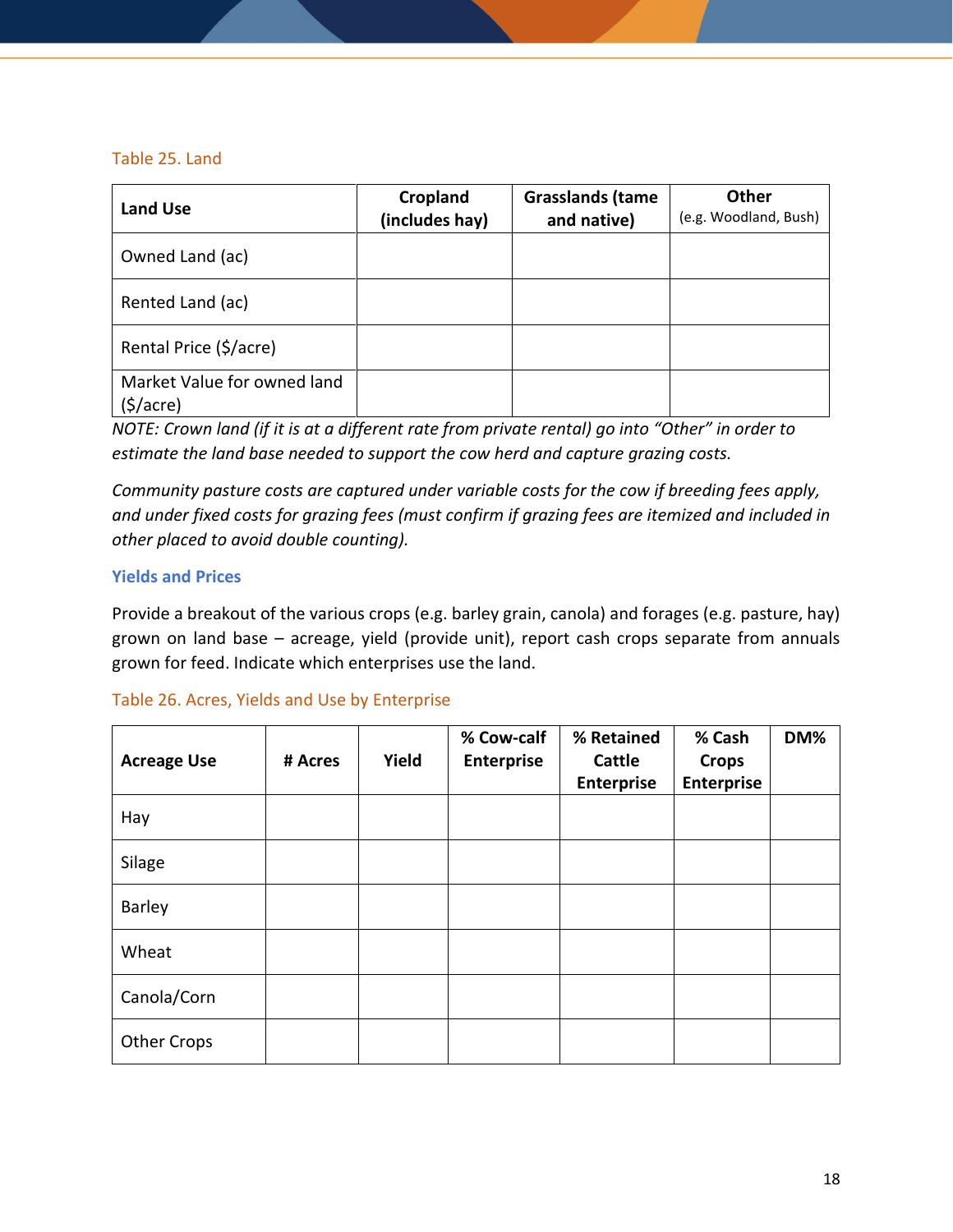### Table 27. Cash Crop Sales

11. Do you have surplus production of hay or other feedstuffs? Details are needed for homegrown feed production as many regions do not have a publicly traded market price for feeds (e.g. hay).

| <b>Crops sold</b> | Price (\$/unit) | % of Production |
|-------------------|-----------------|-----------------|
|                   |                 |                 |
|                   |                 |                 |
|                   |                 |                 |
|                   |                 |                 |
|                   |                 |                 |
|                   |                 |                 |

### Table 28. Variable costs on crop and forage production

| Cost                                                            | Hay | Crop | $Crop$ <sub>___</sub> | $Crop$ <sub>-</sub> |
|-----------------------------------------------------------------|-----|------|-----------------------|---------------------|
| Frequency of re-seeding<br>(years)                              |     |      |                       |                     |
| Seed (\$/acre)                                                  |     |      |                       |                     |
| Fertilizer (\$/acre)                                            |     |      |                       |                     |
| Herbicide (\$/acre)                                             |     |      |                       |                     |
| Fungicide, Insecticide<br>$($ \$/acre $)$                       |     |      |                       |                     |
| Contract Labour (\$/acre)                                       |     |      |                       |                     |
| Fuel $(\frac{5}{\sqrt{3}})$                                     |     |      |                       |                     |
| Other (e.g. crop<br>insurance, netwrap/<br>plastic, irrigation) |     |      |                       |                     |

*NOTE: crop insurance is a variable expense because producers have options each year on the crop grown.*